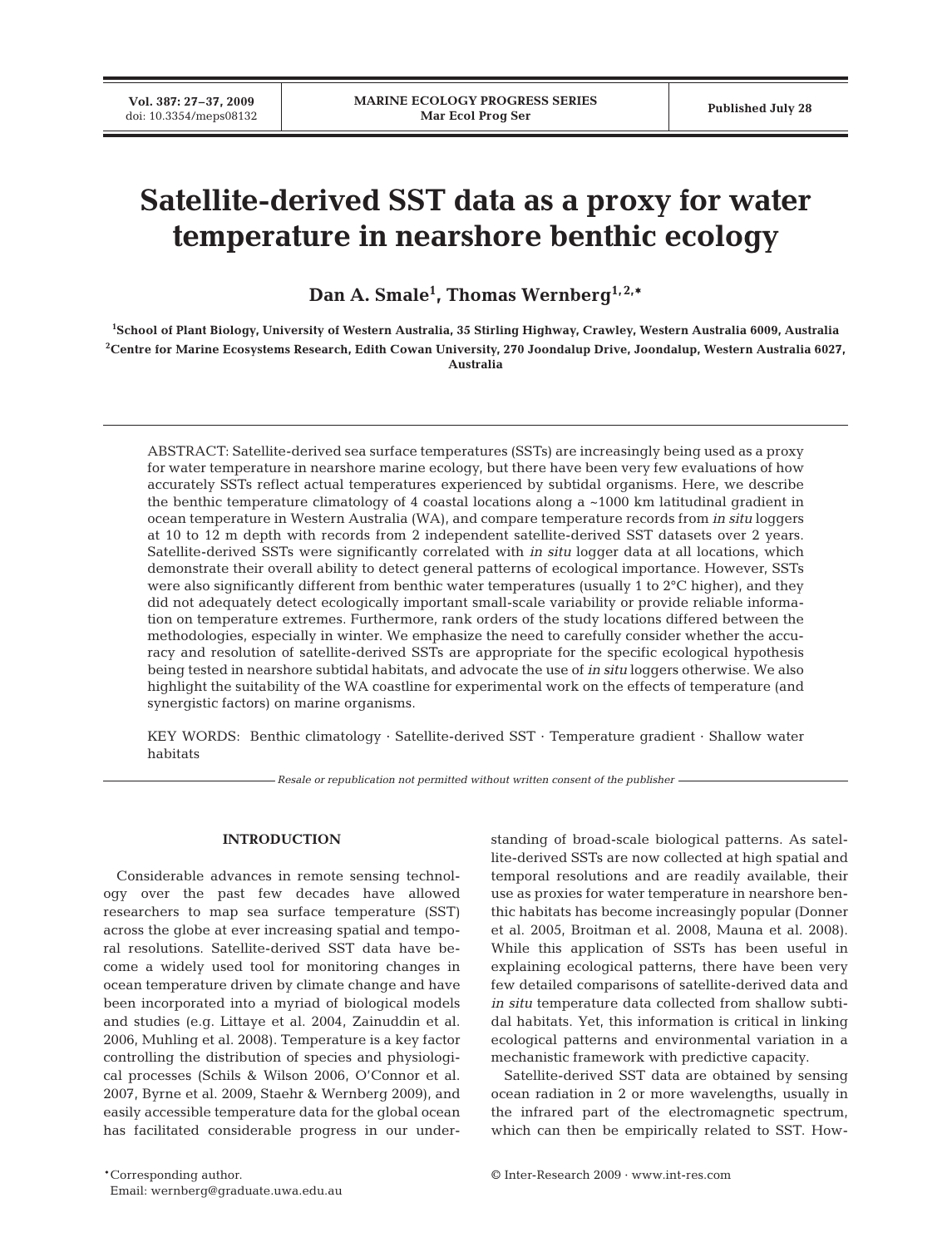ever, this measurement is derived from the top 'skin' of seawater (~0.01 mm thick) and may not be representative of seawater temperature further down in the water column ('bulk' temperature). The relationship between 'skin' and 'bulk' temperature is strongly influenced by sea state, weather conditions and local oceanography, and has been the focus of many ground-truthing studies (Barton & Pearce 2006, Pearce et al. 2006). It is clear that, under certain conditions, SST values may be representative of water temperatures to depths of a few meters in the open ocean (Katsaros 2003). Such observations may have prompted the use of satellite-derived SSTs in shallow-water ecological studies. However, in shallow coastal benthic habitats, factors such as tides, waves, water clarity and the thermal properties of the substratum, may influence temperature profiles and possibly reduce the correspondence between SSTs and the temperatures experienced by organisms living near the bottom. Given the severity of likely impacts, there is an increasing need to understand how organisms would respond to the current rate of global change, including ocean warming, and such an understanding is only possible if coupled with accurate environmental data. Here, we compare temperatures measured *in situ* on subtidal reefs with 2 types of satellite-derived SSTs, with particular reference to variability over space and time, and within the context of nearshore marine ecology. We emphasize that we did not aim to assess the accuracy or precision of satellitederived SSTs; this would have required *in situ* measurements of temperature from the sea surface, and such studies are numerous in the literature (Yokoyama & Tanba 1991, Pearce et al. 2006). Rather, this study evaluated the usefulness of SST as a proxy for actual temperature in shallow subtidal habitats at water depths of ~10 m.

The coastal environment of Western Australia (WA) is unique in many ways. The west coast is very extensive (ranging from 15° to 35° S) but sparsely populated, so that most marine habitats can be considered relatively pristine and largely shaped by natural forces. The coastline is heavily influenced by the Leeuwin Current (LC) (Cresswell & Golding 1980, Pattiaratchi & Buchan 1991, Pearce 1991) which, along with latitudinal factors, drives a well-defined temperature gradient. Many temperate marine species are at their northern (warm) distribution limit (Wernberg et al. 2003a, Tuya et al. 2008, Wernberg et al. 2008) and tropical species at their southern (cool) distribution limit (Babcock et al. 1994, Greenstein & Pandolfi 2008) along this temperate–tropical transition zone. The region therefore has great potential for the conduct of field studies on the effects of temperature on the ecology and physiology of marine organisms. Despite numerous investigations of the offshore oceanographic conditions, environmental data from the nearshore habitats of the region remain scarce. Our concurrent aim for this study was, therefore, to quantify the climatology and temperature gradient in nearshore subtidal habitats along the coastline of temperate WA.

# **MATERIALS AND METHODS**

**Study site.** The study covered 4 locations evenly distributed across ~6° latitude (~1000 km of coastline) of temperate coastline in WA (Fig. 1). Despite considerable distance (~300 km) between them, these locations are broadly comparable with submerged rocky reefs that run parallel to the coast at distances of <1 to 12 km from the shore (Searle & Semeniuk 1985). These reefs are all exposed to heavy swells and persistent windinduced waves (Lemm et al. 1999), and all support similar benthic communities dominated by a low standing canopy of the kelp *Ecklonia radiata* (Wernberg et al. 2003b, Tuya et al. 2008, Wernberg et al. 2008).

*In situ* **logger data.** At each location, a 'TidbiT' self-recording temperature logger (Onset Stowaway logger, model TBI32-05+37, accuracy  $\pm 0.2$ °C) was mounted on a stake ~5 cm above the bottom at 10



Fig. 1. Map of the 4 study locations along the southwest coastline of Western Australia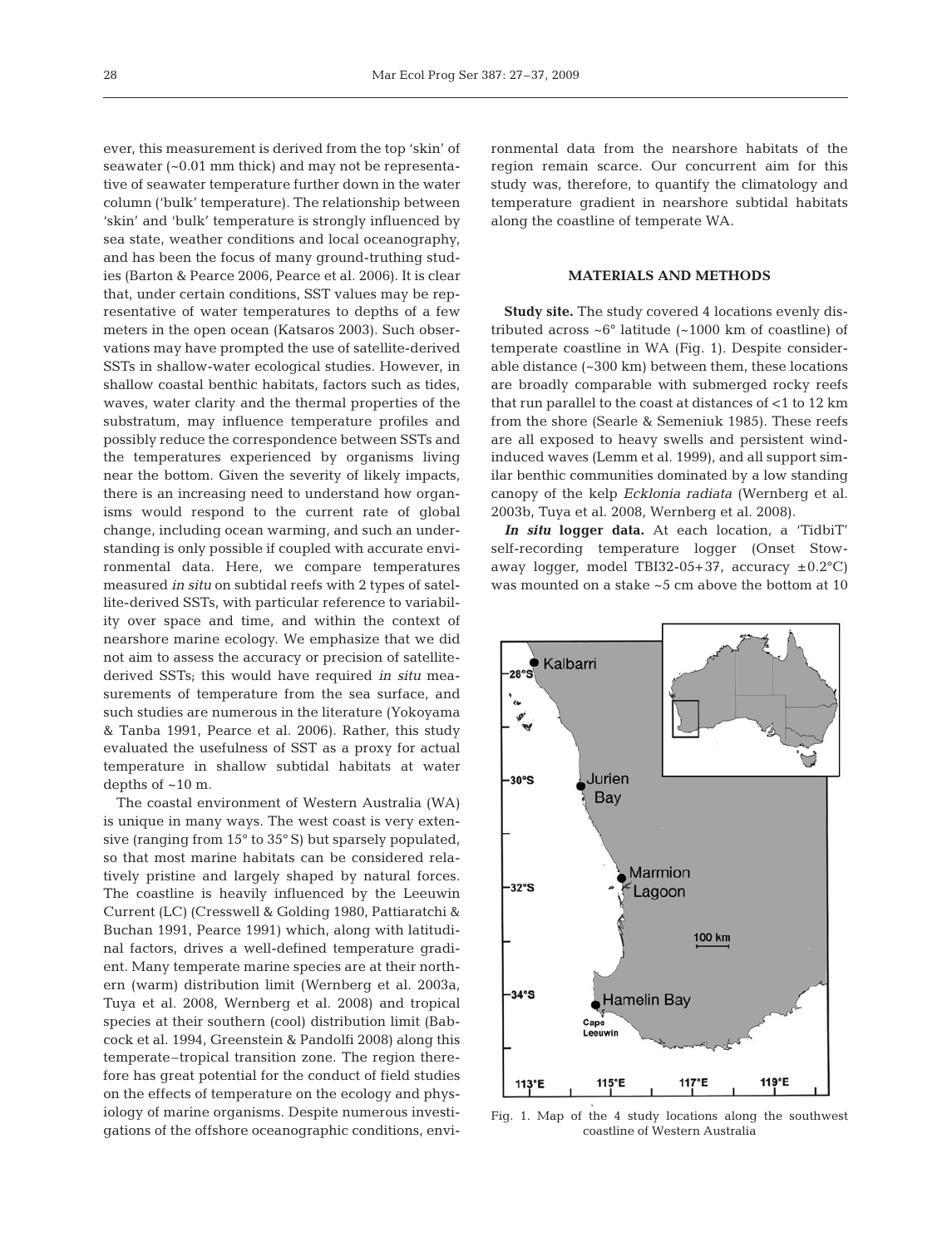to 12 m depth at each of 3 reefs separated by >1 km in a north–south direction. All 12 loggers were installed by 24 April 2006 and from then on continuously recorded temperature measurements at hourly intervals for 2 yr.

**Satellite-derived SST data.** Two satellite-derived SST datasets were compared with the logger data. The first dataset was obtained by the advanced very high resolution radiometer (AVHRR) aboard the NOAA series of satellites. SSTs derived by AVHRR have been archived by the Australian Bureau of Meteorology since the 1970s and are now freely available on their website (www.bom.gov.au), which also includes details on the methodologies used to calculate SSTs (www.bom.gov.au/sat/SST/sst.shtml). Daily SST maps of Australian waters were used to manually generate a dataset for each of the 4 study locations. A single pixel (representing  $\sim$  20  $\times$  20 km) was selected for each study location and, using a simple calibration curve, the colour intensity of the pixel was converted to a temperature value in °C. The same pixel for each location was selected from all images.

The second dataset was obtained from the moderateresolution imaging spectroradiometer (MODIS) installed on the Terra and Aqua NASA-operated satellites. This is a relatively new instrument which provides highly accurate SSTs at spatial resolutions of <1 km. MODIS data were supplied as maximum SSTs within 4 d periods (bins) for each reef; in contrast to the AVHRR data, a value for SST above each reef was possible with MODIS due to the increased resolution of the data. The mean maximum  $SST$  ( $\pm SD$ ) for each location was calculated from the 3 replicate reefs within each location. Data were again supplied by the Australian Bureau of Meteorology.

It is not possible to obtain satellite-derived SSTs during periods of thick cloud cover. Consequently, there were no data for some days in the AVHRR datasets and for some 4 d bins in the MODIS dataset. This problem was most prevalent at Hamelin Bay, but even here data were available for  $>90\%$  of all sampling occasions (pairwise tests were not conducted for days when satellite-derived SSTs were unavailable). The use of 2 distinct satellite-derived SST datasets allowed us to compare the 2 different instruments (AVHRR and MODIS) and 2 different data types (daily mean temperatures and maximum values from 4 d bins).

**Data analysis.** Logger data were initially used to characterize the thermal environment of our study locations and general patterns across seasons, years and the study region as a whole. Differences in daily mean temperatures, maxima and minima among locations (fixed) and reefs (random and nested within locations) were tested with ANOVAs on untransformed logger data for each year of study. Subsequently, for comparisons with AVHRR-derived data, daily means from the *in situ* loggers were calculated and then averaged across the 3 replicate reefs at each location. This generated a single value for each location and day of study. For comparisons with the MODIS-derived data, logger data were arranged into corresponding 4 d bins and the maximum values recorded by each logger were extracted. Means  $(\pm SD)$  of the 3 loggers at each location were then compared with the MODIS data. Pearson's r values were used to indicate the strength of the correlation between logger and satellite-derived data, while differences were tested with paired *t*-tests.

Seasonal comparisons were conducted by averaging daily mean temperatures across the 4 seasons for both *in situ* and satellite-derived data. Finally, periods of temperature maxima, which are thought to be of particular ecological importance, were analyzed from the logger data collected at each location. The proportion of the daily means that were greater than the upper range of temperatures recorded in the study region (i.e. 18–25°C) were also calculated and plotted for each location.

#### **RESULTS**

### **General climatology of study locations**

Our 4 study locations ranged in mean annual temperature by ~2°C (Table 1). Generally, sea temperature on the subtidal reefs, as described by daily means, maxima and minima, increased with decreasing latitude; hence, the study locations were arranged along a latitudinal/temperature gradient (Fig. 2). As would be expected for a mid-latitude temperate study region, patterns in sea temperature were highly seasonal (Fig. 2). The daily mean temperature ranged by 6.9, 7.8, 7.1 and 5.8°C at Kalbarri, Jurien Bay, Marmion Lagoon and Hamelin Bay, respectively. Overall, sea temperatures ranged by >10°C, from a winter minimum of 15.7°C at Jurien Bay to a summer maximum of 26.9°C at Kalbarri.

Interestingly, while the latitudinal/temperature gradient persisted for annual daily mean temperatures, maximum daily means and annual maxima, it was not as clear for minimum daily mean temperatures or annual minima. For instance, the minimum daily mean recorded at Marmion Lagoon was lower than that at Hamelin Bay, and the absolute minimum reading obtained in 2006/2007 was lower at Jurien than at either Marmion Lagoon or Hamelin Bay (Table 1). Nevertheless, overall daily mean temperatures, maxima and minima were strongly significantly different among locations, while no differences were observed among replicate reefs within each location during both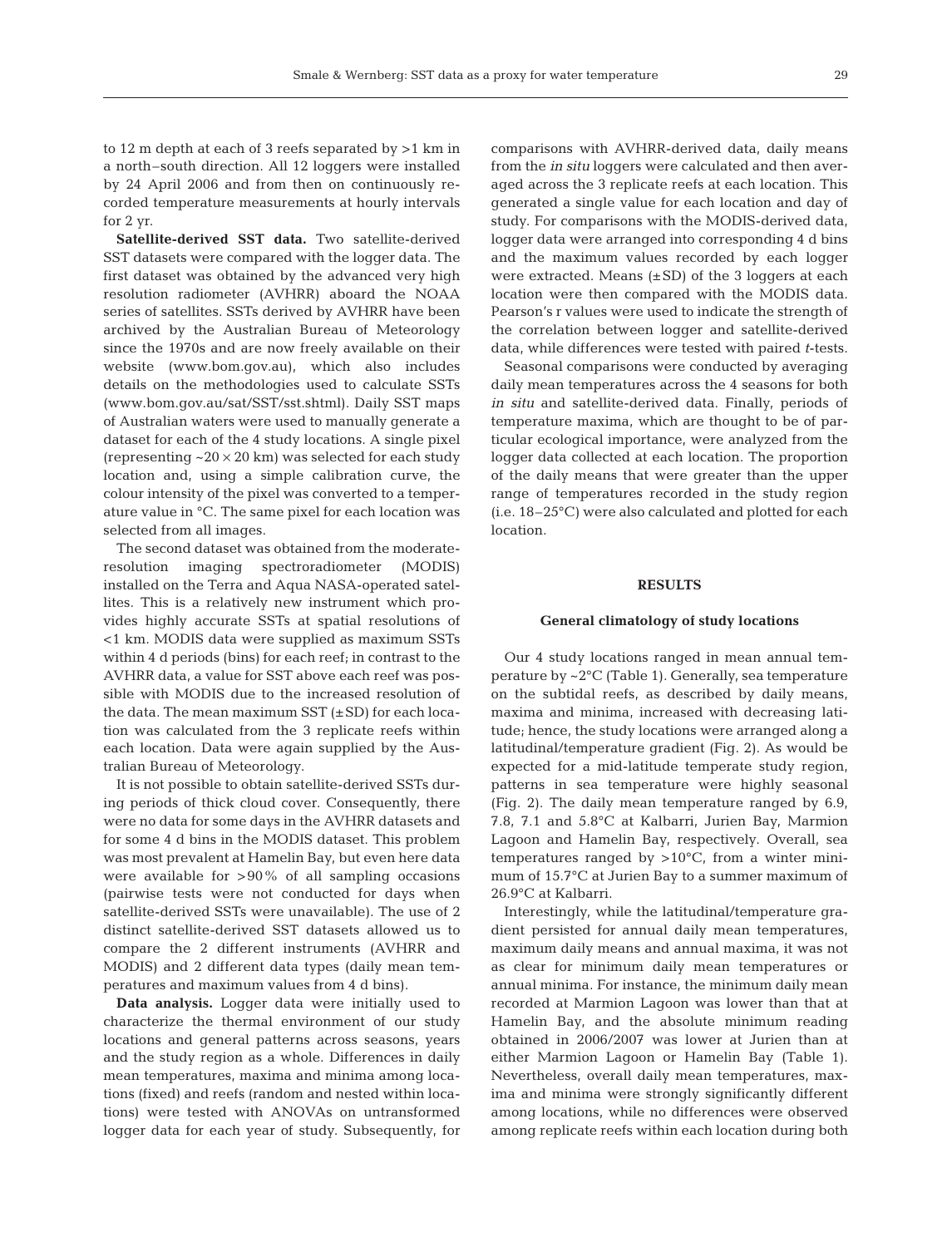|                   |                  | Daily mean-                                            | Temperature $(^{\circ}C)$          | Annual |       | Max. CV between<br>loggers $(\% )$ |       |
|-------------------|------------------|--------------------------------------------------------|------------------------------------|--------|-------|------------------------------------|-------|
|                   | Annual           | Max.                                                   | Min.                               | Max.   | Min.  | Hourly                             | Daily |
| Apr 2006-Apr 2007 |                  |                                                        |                                    |        |       |                                    |       |
| Kalbarri          | $21.88 \pm 0.05$ | $24.16 \pm 0.03$                                       | $19.26 \pm 0.07$                   | 24.32  | 18.51 | 9.1                                | 1.8   |
| Jurien            | $20.73 \pm 0.04$ | $23.71 \pm 0.07$                                       | $17.13 \pm 0.82$                   | 24.31  | 15.67 | 6.3                                | 6.0   |
| Marmion           | $20.27 \pm 0.02$ | $23.30 \pm 0.10$                                       | $16.57 \pm 0.41$<br>23.72<br>15.73 |        | 6.4   | 4.8                                |       |
| Hamelin           | $19.49 \pm 0.03$ | $21.62 \pm 0.07$<br>$16.81 \pm 0.07$<br>16.48<br>21.97 |                                    | 4.8    | 2.8   |                                    |       |
| Apr 2007–Apr 2008 |                  |                                                        |                                    |        |       |                                    |       |
| Kalbarri          | $21.89 \pm 0.01$ | $26.13 \pm 0.03$                                       | $19.69 \pm 0.03$                   | 26.91  | 19.30 | 3.4                                | 0.7   |
| Jurien            | $20.93 \pm 0.12$ | $24.94 \pm 0.19$                                       | $17.45 \pm 0.62$<br>26.17<br>16.21 |        | 9.9   | 4.9                                |       |
| Marmion           | $20.14 \pm 0.10$ | $23.73 \pm 0.14$                                       | $16.81 \pm 0.16$                   | 24.10  | 15.89 | 5.7                                | 4.2   |
| Hamelin           | $19.45 \pm 0.04$ | $22.61 \pm 0.10$                                       | $16.78 \pm 0.17$                   | 23.13  | 16.50 | 4.0                                | 3.2   |

Table 1. Summary of temperature data recorded by loggers at each of the 4 locations for each year of study. Mean values are averages of 3 replicate loggers at each location (±SD). Maxima and minima represent the highest and lowest temperatures recorded at any logger at each location during each year of study. Variability among hourly and daily logger readings are shown as CVs



Fig. 2. Daily mean, maximum and minimum temperatures for each study location throughout the period of data collection (2006–2008). Values are means of 3 replicate loggers at each site

years of study (Table 2). Subsequent post-hoc testing (Tukey's pairwise tests) indicated that Kalbarri > Jurien Bay > Marmion Lagoon > Hamelin Bay with respect to daily mean temperatures, maxima and minima.

All locations showed strong and similar seasonal variation, as annual minimum temperatures were consistently recorded during the austral winter (June– August) and annual maxima were observed during the austral summer (December–February) (Fig. 2). Seasonal mean temperatures (both years combined) were considerably lower in winter and spring than in summer and autumn at all sites, as would be expected (Table 3). Within each site, maximum and minimum seasonal mean temperatures differed by 2.8, 2.5, 3.8 and 2.1°C at Kalbarri, Jurien Bay, Marmion Lagoon and Hamelin Bay, respectively. The latitudinal/temperature gradient was apparent from the rank orders of seasonal means for spring (September–November) and autumn (March–May), but not for winter or summer (Table 3). During winter, Hamelin Bay was slightly warmer than Marmion Lagoon, while Marmion Lagoon was warmer than Jurien Bay during summer, despite the latter being ~300 km further north.

Variation among loggers at replicate reefs within locations was generally minimal, as evidenced by low maximum coefficients of variation (CVs) (Tables 1 & 3). However, comparisons among locations showed that variability among replicate reefs (i.e. across daily or hourly measurements) was consistently greatest at Jurien Bay and consistently lowest at Kalbarri. Smallscale temporal variability was also generally low. For example, diurnal variability was typically <1°C and variation in daily means for consecutive days was minimal (Table 1). However, we observed occasional short-term spikes in temperature, which considerably increased temporal variation. For example, in Febru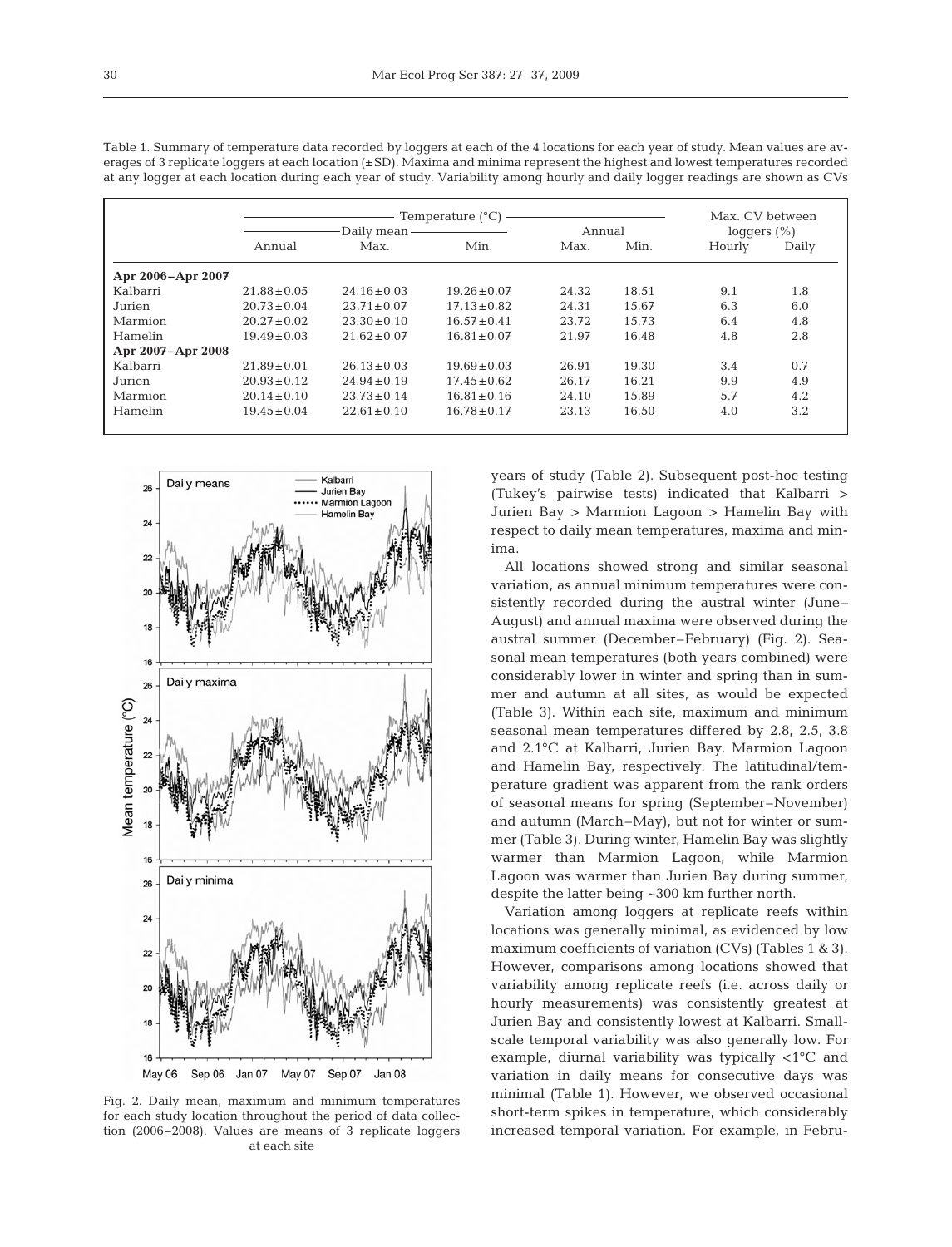Table 2. Results of nested ANOVA for differences in daily mean, minimum and maximum temperatures (untransformed) among locations and reefs within locations, for each year of study. KAL: Kalbarri; JUR: Jurren; MAR: Marmion; HAM: Hamelin

| Source                                                                                                                          | df             | MS                   | F            | p                |
|---------------------------------------------------------------------------------------------------------------------------------|----------------|----------------------|--------------|------------------|
| Year 1 (Apr 06-Apr 07)                                                                                                          |                |                      |              |                  |
| Daily mean<br>Location<br>Reef(location)<br>Error<br>Post-hoc comparison of locations ( $p < 0.05$ ):<br>KAL > JUR > MAR > HAM  | 3<br>8<br>4368 | 1099<br>0.84<br>1.99 | 1303<br>0.42 | < 0.001<br>0.908 |
| Daily max.<br>Location<br>Reef(location)<br>Error<br>Post-hoc comparison of locations ( $p < 0.05$ ):<br>KAL > JUR > MAR > HAM  | 3<br>8<br>4368 | 1072<br>0.64<br>2.00 | 1667<br>0.32 | < 0.001<br>0.958 |
| Daily min.<br>Location<br>Reef(location)<br>Error<br>Post-hoc comparison of locations ( $p < 0.05$ ):<br>KAL > JUIR > MAR > HAM | 3<br>8<br>4368 | 1098<br>1.22<br>2.06 | 903<br>0.59  | < 0.001<br>0.787 |
| Year 2 (Apr 07–Apr 08)                                                                                                          |                |                      |              |                  |
| Daily mean<br>Location<br>Reef(location)<br>Error<br>Post-hoc comparison of locations ( $p < 0.05$ ):<br>KAL > JUR > MAR > HAM  | 3<br>8<br>4368 | 1211<br>2.60<br>2.67 | 464<br>0.97  | < 0.001<br>0.454 |
| Daily max.<br>Location<br>Reef(location)<br>Error<br>Post-hoc comparison of locations ( $p < 0.05$ ):<br>KAL > JUR > MAR > HAM  | 3<br>8<br>4368 | 1190<br>2.49<br>2.71 | 477<br>0.92  | < 0.001<br>0.497 |
| Daily min.<br>Location<br>Reef(location)<br>Error<br>Post-hoc comparison of locations ( $p < 0.05$ ):<br>KAL > JUR > MAR > HAM  | 3<br>8<br>4368 | 1236<br>3.02<br>2.73 | 408<br>1.11  | < 0.001<br>0.355 |

ary 2008, a noteworthy temperature spike was recorded at all 4 locations, to varying extents (Fig. 3). The signal was strongest at Kalbarri, as during a 3 d period, the temperature at all 3 reefs increased by almost 3°C to >26.5°C, before returning and stabilizing at a more 'usual' temperature of ~24°C (Fig 3). Occasionally, discrete thermal events were detected at all study locations, and these often occurred simultaneously at all locations, perhaps suggesting that the same broadscale drivers, such as storm events or sustained solar radiation on surface waters, affect the entire study region. For instance, over a 20 d period in December 2006, mean daily temperatures increased by ~2°C at all study locations, representing a temperature increase of ca. one-third of the total annual variation.

Measures of extreme upper temperatures also changed along the latitudinal gradient. For example,



Fig. 3. Short-term temperature spikes recorded at all locations in February 2008. Plots are hourly measurements collected by each logger during the thermal event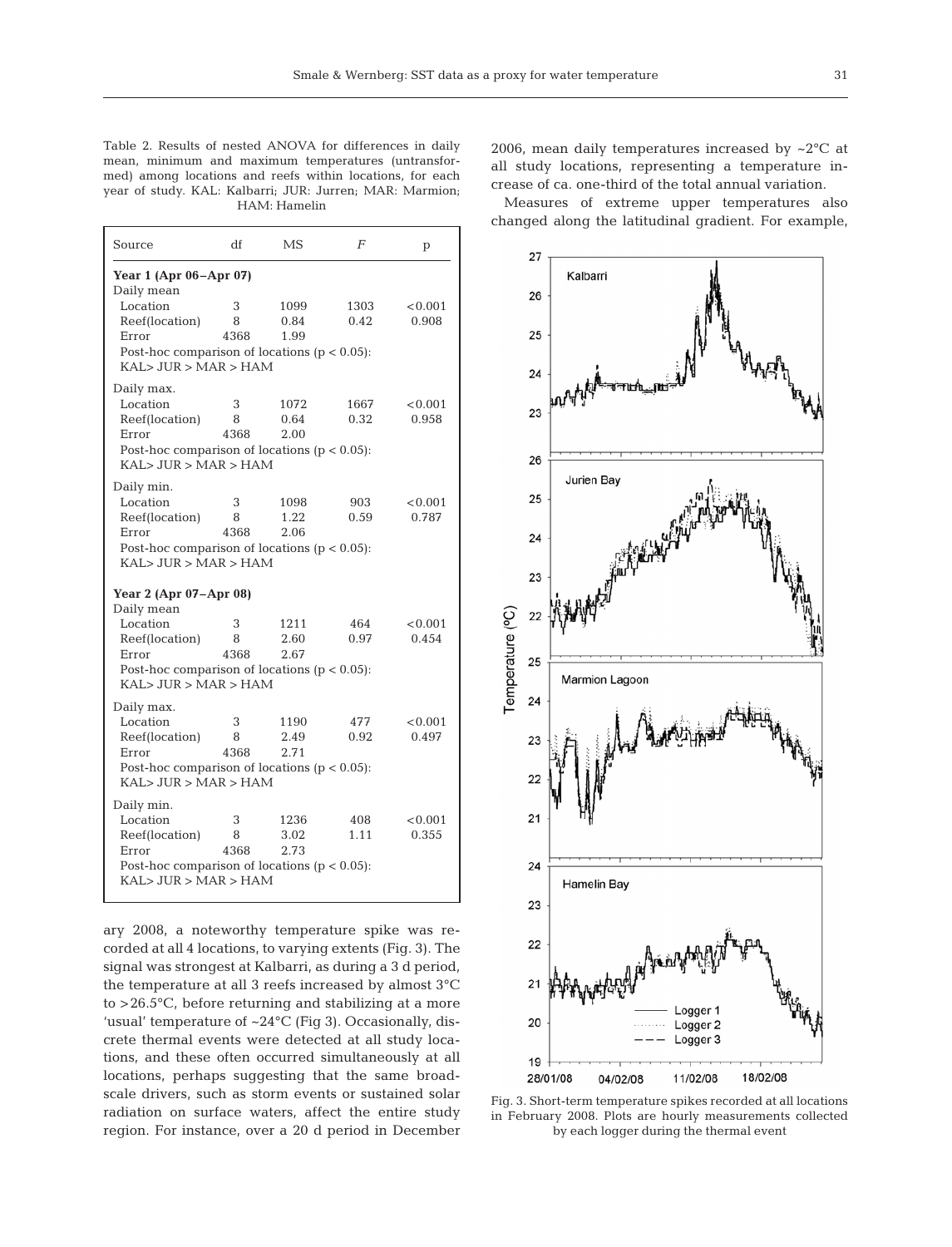Table 3. Daily mean, maximum and minimum temperatures, and maximum SDs among loggers and between consecutive days for each season (2 yr combined) at each of the study locations. Mean values are averages of 3 replicate loggers at each location  $(\pm SD)$ . Maxima and minima represent the highest and lowest temperatures recorded at any logger at each location during each season. Variability among loggers and between consecutive days are shown as CVs

|                         |                               | Temperature $(^{\circ}C)$ |                  | Max. CV between<br>loggers $(\% )$ |       |
|-------------------------|-------------------------------|---------------------------|------------------|------------------------------------|-------|
|                         | Seasonal daily<br>mean (rank) | Seasonal<br>max.          | Seasonal<br>min. | Hourly                             | Daily |
| Winter (Jun–Aug)        |                               |                           |                  |                                    |       |
| Kalbarri                | $20.84 \pm 0.04$ (1)          | 22.98                     | 18.92            | 0.9                                | 1.6   |
| Jurien                  | $19.51 \pm 0.18$ (2)          | 21.93                     | 16.21            | 5.8                                | 5.2   |
| Marmion                 | $18.40 \pm 0.06$ (4)          | 21.61                     | 15.73            | 4.5                                | 4.1   |
| Hamelin                 | $18.75 \pm 0.11$ (3)          | 20.85                     | 16.96            | 3.0                                | 4.4   |
| Spring (Sep-Nov)        |                               |                           |                  |                                    |       |
| Kalbarri                | $20.48 \pm 0.03$ (1)          | 23.41                     | 18.99            | 0.7                                | 2.4   |
| Jurien                  | $19.89 \pm 0.06$ (2)          | 22.73                     | 15.67            | 6.1                                | 2.7   |
| Marmion                 | $19.08 \pm 0.06$ (3)          | 22.62                     | 16.21            | 2.8                                | 3.4   |
| Hamelin                 | $18.32 \pm 0.07$ (4)          | 21.11                     | 16.48            | 1.6                                | 3.0   |
| <b>Summer (Dec-Feb)</b> |                               |                           |                  |                                    |       |
| Kalbarri                | $23.23 \pm 0.04$ (1)          | 26.91                     | 20.72            | 0.9                                | 2.6   |
| Jurien                  | $22.00 \pm 0.13$ (3)          | 25.51                     | 19.22            | 3.4                                | 3.7   |
| Marmion                 | $22.07 \pm 0.20$ (2)          | 24.01                     | 19.80            | 4.3                                | 3.4   |
| <b>Hamelin</b>          | $20.34 \pm 0.03$ (4)          | 22.43                     | 17.73            | 2.1                                | 2.5   |
| Autumn (Mar-May)        |                               |                           |                  |                                    |       |
| Kalbarri                | $22.98 \pm 0.04$ (1)          | 25.85                     | 18.51            | 1.7                                | 1.5   |
| Jurien                  | $21.94 \pm 0.13$ (2)          | 26.17                     | 18.26            | 4.6                                | 4.2.  |
| Marmion                 | $21.28 \pm 0.04$ (3)          | 23.84                     | 18.34            | 2.5                                | 2.8   |
| Hamelin                 | $20.44 \pm 0.13$ (4)          | 23.13                     | 18.08            | 3.3                                | 5.1   |

 $~15\%$  of daily mean temperatures were >22 $^{\circ}$ C at Kalbarri, compared with ~23% at Jurien Bay and Marmion Lagoon and only 2% at Hamelin Bay (Fig. 4). Interestingly, a clear north–south divide was evident in the number of daily mean temperatures >19°C (>90% of daily means at Kalbarri and Jurien, compared with ~60% of daily means at Marmion Lagoon and Hamelin Bay), which may be of ecological importance (see 'Discussion').

## **Satellite-derived vs. logger-derived data**

The satellite-derived SST data gathered by the AVHRR instrument was significantly correlated with the *in situ* logger data at all locations, with the minimum correlation (Pearson's) of  $r = 0.85$  being observed at Hamelin Bay (Fig. 5, Table 4). However, the datasets were also significantly different: the AVHRR-derived temperatures were generally greater than those recorded by the loggers (Table 4), as evidenced by AVHRR-derived annual means, which were 1–2°C greater at each location. However, the rank of locations by annual mean temperature did not vary between the remote and the *in situ* methodologies (Table 4).

Seasonal means derived by the AVHRR instrument were, overall, also slightly higher than those derived by the loggers, although the rank of locations based on temperature did not differ between the 2 datasets for spring or autumn. However, differences in the rank order were observed for summer and winter seasonal mean temperatures. While the satellitederived SST data suggested that Jurien Bay was the coolest location during winter, the logger data showed that the shallow subtidal Marmion Lagoon was marginally the coolest location. Similarly, Marmion Lagoon was ranked second based on summer seasonal mean temperatures in the logger-derived dataset but ranked third in the AVHRR-derived dataset (Tables 3 & 4).

Compared with the AVHRR data, data collected by the MODIS instrument, analyzed as maximum temperatures within 4 d bins, were less well correlated with *in situ* logger data (Fig. 6, Table 4). Nevertheless, correlations were significant and ranged from 0.90 at Marmion Lagoon to 0.53 at Hamelin Bay. As with the AVHRR-

derived temperatures, MODIS data were significantly different from the logger data, and were higher at Kalbarri, Jurien Bay and Marmion but lower at Hamelin Bay (Table 4). Furthermore, SSTs were more variable in space than logger-derived temperatures, as evidenced by significantly greater SDs among replicate measurements (~1 km apart) within each location



Fig 4. Percentage of daily mean temperatures  $>18$  to 25 $^{\circ}$ C (whole integers) for each location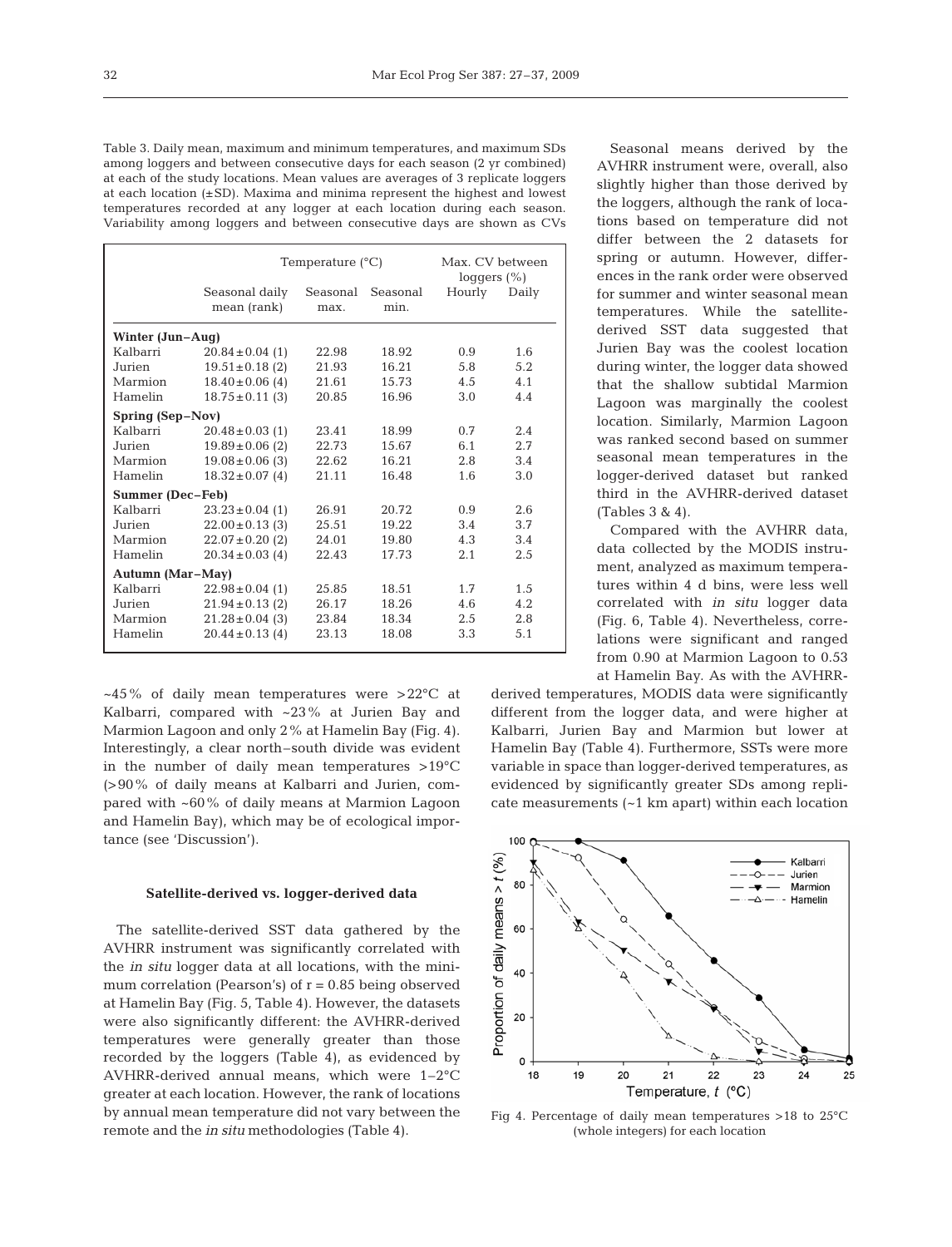

Fig. 5. Sea temperatures recorded by *in situ* loggers (daily means) and satellite-derived sea surface temperatures (SSTs) obtained by the advanced very high resolution radiometer (AVHRR) (daily means) at each study location throughout the study (2006–2008)

advanced very high resolution radiometry (AVHRR) dataset, 712 pairs of data (i.e. 711 dt for t-tests) were used for Kalbarri, Jurein Bay and Marmion Lagoon, while 704 pairs were used for Hamelin Bay. For tests between logger data and the moderate-resolution imaging spectroradiometer (MODIS) dataset, 179, 174 and 163 pairs were used for were used for Hamelin Bay. For tests between logger data and the moderate-resolution imaging spectroradiometer (MODIS) dataset, 179, 174 and 163 pairs were used for advanced very high resolution radiometry (AVHRR) dataset, 712 pairs of data (i.e. 711 df for *t*-tests) were used for Kalbarri, Jurein Bay and Marmion Lagoon, while 704 pairs (loggers vs. sat) Mean SD Paired *t*-test correlation Pearson's Kalbarri, Jurien Bay and Marmion Lagoon, andHamelin Bay, respectively. (\*) p-value <0.001 (for all tests) Kalbarri, Jurien Bay and Marmion Lagoon, andHamelin Bay, respectively. (\*) p-value <0.001 (for all tests)(Apr–Apr) (Apr–Apr) (Jun–Aug) (Sept–Nov) (Dec–Feb) (Mar–May) 2006–07 2007–08 Winter Spring Summer Autumn Annual mean (rank) Seasonal mean (rank) Seasonal mean (rank) Seasonal mean (rank) Seasonal mean (rank) Seasonal mean (rank) Seasonal mean (rank) Seasonal mean (rank) Seasonal mean (rank) Seasonal mean (rank) Seasonal mean Temperature (°C)

Table 4. Summary of satellite-derived sea surface temperature (SST) data from the 4 study locations [mean ± SD (rank)]. The relationships between logger-derived and satellite-derived data were tested using Pearson's correlation. Differences between the 2 datasets were tested using paired *t*-tests. For tests between logger data and the

Table 4. Summary of satellite-derived sea surface temperature (SST) data from the 4 study locations [mean  $\pm$  SD [rank]. The relationships between logger-derived and

satellite-derived data were tested using Pearson's correlation. Differences between the 2 datasets were tested using paired t-tests. For tests between logger data and the

|                             |                      |                      | $T$ emperature $(^{\circ}C)$ |                      |                      |                      | Pearson's   | Paired t-test     |           |
|-----------------------------|----------------------|----------------------|------------------------------|----------------------|----------------------|----------------------|-------------|-------------------|-----------|
|                             |                      | Annual mean (rank)   |                              | Seasonal mean (rank) |                      |                      | correlation | (loggers vs. sat) |           |
|                             | $2006 - 07$          | $2007 - 08$          | Winter                       | Spring               | Summer               | Autunn               |             | Mean              | GS        |
|                             | (Apr-Apr)            | (Apr-Apr)            | $Jun-Auq$                    | (Sept-Nov)           | $Dec-Feb)$           | (Mar-May)            |             |                   |           |
| <b>AVHRR</b> satellite data |                      |                      |                              |                      |                      |                      |             |                   |           |
| Kalbarri                    | $23.37 \pm 1.52$ (1) | $23.45 \pm 1.78$ (1) | $22.73 \pm 1.11(1)$          | $21.69 \pm 1.06$ (1) | $24.64 \pm 1.08$ (1) | $24.69 \pm 0.93$ (1) | $0.91*$     | $-59.33*$         |           |
| Jurien                      | $21.41 \pm 2.42$ (2) | $21.47 \pm 2.68$ (2) | $18.56 \pm 0.99(4)$          | $20.61 \pm 1.67$ (2) | $24.08 \pm 1.14$ (2) | $22.73 \pm 1.81$ (2) | $0.89*$     | $-11.92*$         | I         |
| Marmion                     | $21.17 \pm 2.29$ (3) | $20.98 \pm 2.51$ (3) | $18.93 \pm 1.23$ (3)         | $19.47 \pm 1.52$ (3) | $23.58 \pm 1.13$ (3) | $22.53 \pm 1.57$ (3) | $0.96*$     | $-29.71*$         |           |
| Hamelin                     | $20.16 \pm 1.63$ (4) | $20.53 \pm 1.97$ (4) | $19.69 \pm 1.29$ (2)         | $18.75 \pm 0.92$ (4) | $21.09 \pm 1.54$ (4) | $21.90 \pm 1.53$ (4) | $0.85*$     | $-23.60*$         |           |
| <b>MODIS</b> satellite data |                      |                      |                              |                      |                      |                      |             |                   |           |
| Kalbarri                    | $25.60 \pm 3.12$ (1) | $25.52 \pm 3.39$ (1) | $22.69 \pm 2.39(1)$          | $24.61 \pm 2.81(1)$  | $28.18 \pm 2.41(1)$  | $26.82 \pm 2.44(1)$  | $0.65*$     | $-18.33*$         | $-18.70*$ |
| Jurien                      | $22.09 \pm 2.25$ (2) | $22.16 \pm 2.77$ (2) | $19.59 \pm 1.41$ (2)         | $21.42 \pm 2.00$ (2) | $24.35 \pm 1.59$ (2) | $23.14 \pm 1.99$ (2) | $0.72*$     | $-7.62*$          | $-10.94*$ |
| Marmion                     | $21.36 \pm 2.21$ (3) | $21.31 \pm 2.11$ (3) | $19.25 \pm 1.18$ (3)         | $20.14 \pm 1.27$ (3) | $23.55 \pm 1.32$ (3) | $22.24 \pm 1.55$ (3) | $0.90*$     | $-11.80*$         | $-5.68*$  |
| Hamelin                     | $19.02 \pm 3.00(4)$  | $19.03 \pm 3.04$ (4) | $17.13 \pm 2.61$ (4)         | $17.43 \pm 2.56$ (4) | $20.73 \pm 2.13$ (4) | $20.50 \pm 2.81(4)$  | $0.53*$     | $3.62*$           | $-12.03*$ |
|                             |                      |                      |                              |                      |                      |                      |             |                   |           |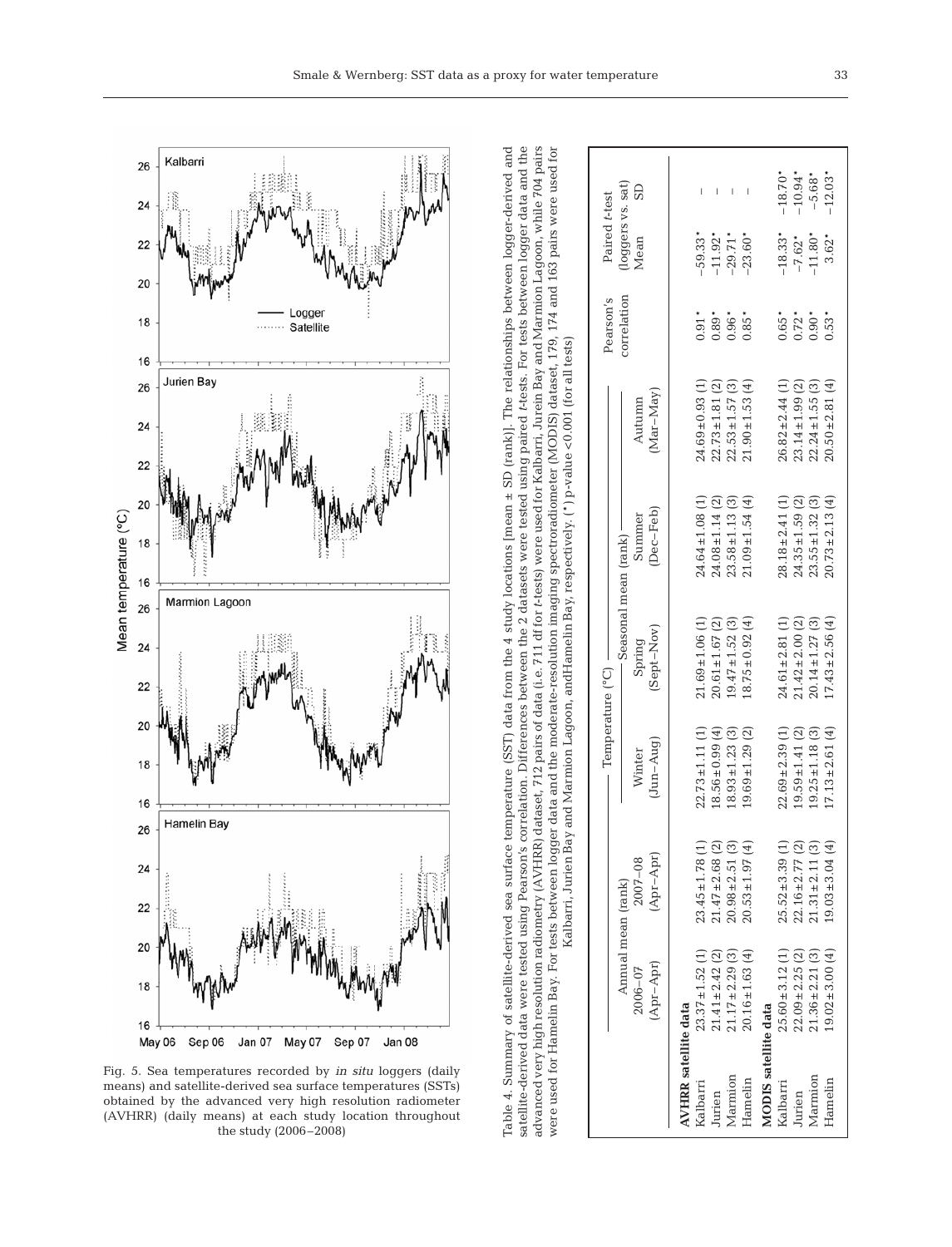

Fig. 6. Sea temperatures recorded by *in situ* loggers (maxima from 4 d bins) and satellite-derived sea surface temperatures (SSTs) obtained by the moderate resolution imaging spectroradiometer (MODIS) (maxima from 4 d bins) at each study location throughout the study (2006–2008)

(Tables 3 & 4). Despite these differences in actual mean temperatures and in variability, there were no differences between the 2 methodologies in terms of the rank of locations based on annual daily mean temperatures (Table 4).

Seasonal mean temperatures derived by the MODIS instrument were again slightly higher than those derived from the loggers, with the exception of the Hamelin Bay location. Here, MODIS-derived means were ~1°C lower than the logger values during winter and spring (Table 4). Interestingly, the rank of the locations based on seasonal mean temperature remained constant through the seasons in the MODIS dataset, in contrast to both the AVHRR and logger datasets.

#### **DISCUSSION**

#### **General climatology of study locations**

The study region is strongly influenced by the Leeuwin Current (LC), which is a unique poleward flowing eastern boundary current that carries warm water along the coast of WA (Pearce 1991). As a result, the coastal waters off WA are warmer in winter than eastern boundary waters at comparable latitudes off South Africa and South America. Moreover, the LC suppresses wind-driven upwelling (Pearce 1991), so that surface waters remain clear and comparatively nutrient-poor (Waite et al. 2007, Koslow et al. 2008).

This unique oceanography was evidenced in the current study in 2 ways. First, as a result of elevated winter temperatures, seasonal variation in mean daily temperatures was low at all study locations, with differences between summer and winter averages of ~2°C. For instance, winter temperatures at Hamelin Bay (34° S) were 6 to 9°C warmer than those recorded at the Cape of Good Hope (also at 34° S) on the west coast of South Africa (McQuaid & Branch 1984), again highlighting the considerable effect of the LC on the coastal system of WA.

Second, annual and seasonal temperature minima did not vary along the latitudinal cline as predictably as the mean temperatures or the maxima. The lowest temperature in the first year of study was recorded at Jurien Bay and the absolute minimum for the second year of study was observed at Marmion Lagoon, rather than Hamelin Bay. Although the daily minima still generally significantly decreased with latitude, the unintuitive pattern of extreme minima with latitude may be of ecological importance and should be considered in future ecological studies conducted in the region, particularly for species with tropical affinity. We observed a relative lack of depression in minimum temperatures at Hamelin Bay, which was almost cer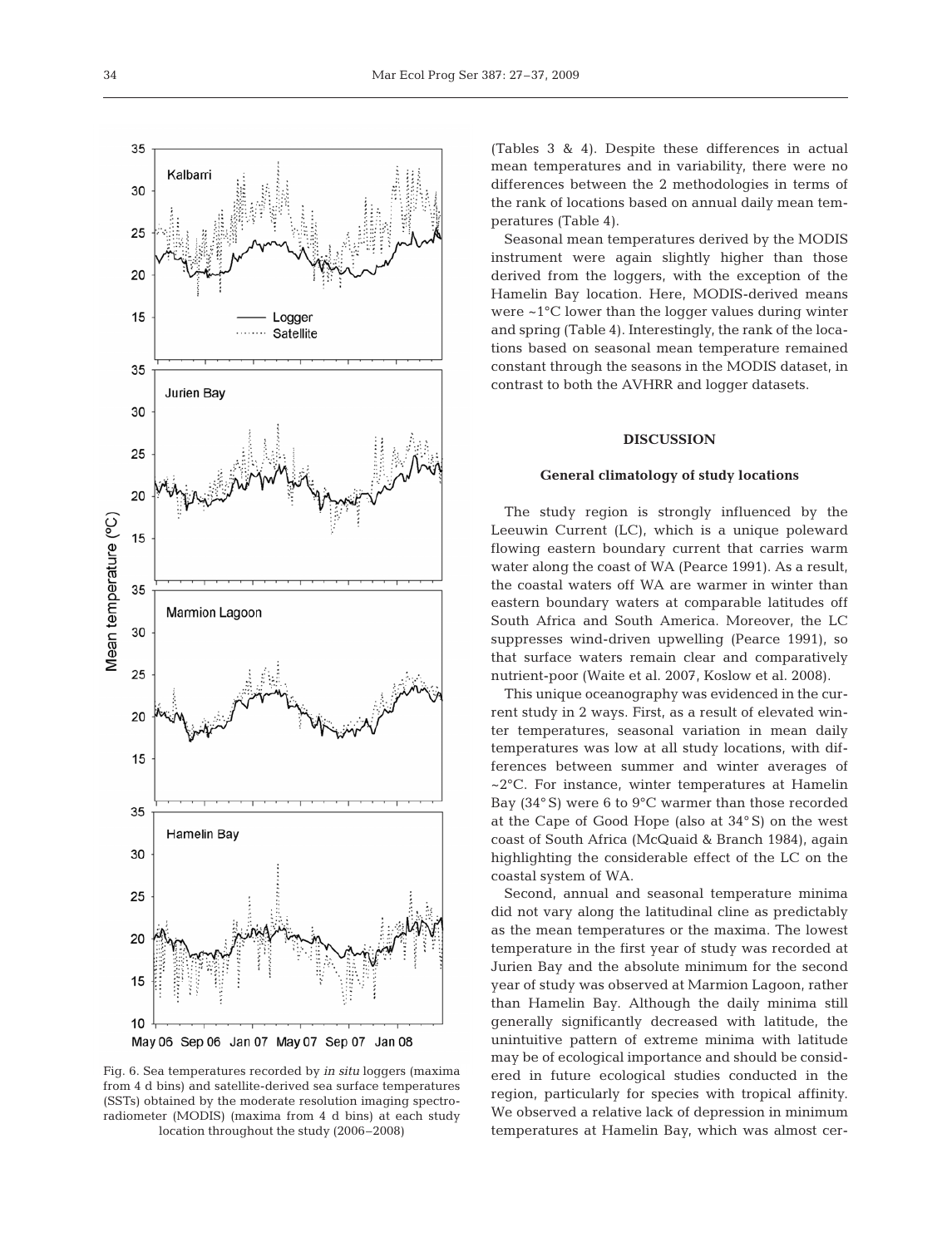tainly driven by the LC. The main flow of the LC runs some 18 km offshore from the Perth metropolitan area (~12 km west of Marmion Lagoon), which increases offshore winter sea temperatures by up to 3 to 4°C (Pearce et al. 2006). Further south, the LC tracks closer inshore before deviating eastwards along the Southern Australian coastline (Pearce 1991, Smith et al. 1991, Waite et al. 2007). Therefore, the LC may have had greater influence at Hamelin Bay than at Marmion Lagoon, as evidenced by relatively elevated winter sea temperatures. What remains unclear, however, is the degree of inter-annual variability in these patterns and to what extent these observations were driven by small-scale eddies of the LC. The oceanographic and biological importance of such deviations from the main flow of the LC has gained recognition in recent years (Koslow et al. 2008, Meuleners et al. 2008).

Nonetheless, benthic climatology clearly shifted along the latitudinal gradient, in terms of both mean water temperature and extremes of upper and (to a lesser degree) lower temperatures. Periods of extreme temperatures (i.e. winter minima and summer maxima) are of great ecological importance. For example, the kelp *Ecklonia radiata*, which is a key habitat-forming species within the warm-temperate ecosystem, is at the northern limit of its range at Kalbarri. Its growth and productivity are known to be adversely affected at temperatures >19°C (Kirkman 1984, Hatcher et al. 1987), yet >90% of daily means at both Jurien Bay and Kalbarri were above this threshold. In addition, we observed short-lived spikes in temperature of ~3°C at both locations, which raised water temperatures on the subtidal reefs to >25°C. This suggests that the population is thermally stressed during extreme events, and any increase in the frequency and/or duration of such events could affect the population's ability to grow, reproduce, and undergo post-disturbance recovery.

Similarly, minimum winter temperature may be a controlling factor in the poleward range expansion of warm-water species. For example, in Eastern Australia, a recent range expansion of the habitat-altering sea urchin *Centrostephanus rodgersii* into Tasmanian waters has been partly driven by winter sea temperatures exceeding the cold threshold for its larval development (Ling 2008, Ling et al. 2008). More locally, studies on the physiology and historical distributions of warm-water reef-building corals suggest that any poleward migrations along the WA coastline would be largely driven by increased winter sea temperatures and a strengthening of the LC (Greenstein & Pandolfi 2008). Even today, there are many warm-water reef corals found at high latitudes in WA (Greenstein & Pandolfi 2008), perhaps partly due to the relatively 'warm' winter temperatures experienced along the coastline. Therefore, the latitudinal cline in both

means and extremes of temperature in our study region will provide a valuable framework for detecting and investigating the effects of a warming climate.

The 4 study locations were broadly distributed along a latitudinal/temperature gradient, which ranged by  $\sim$ 2 $\degree$ C in terms of mean daily temperatures. Crucially, other environmental factors that may influence benthic assemblages at these locations, such as nutrient levels (Pearce 1991, Lourey et al. 2006), light (Staehr & Wernberg 2009), grazing pressure (Vanderklift & Kendrick 2004, Wernberg et al. 2008), discrete thermal events (present study), the availability of hard substrata and exposure to oceanic swells (Wernberg & Thomsen 2005), do not co-vary substantially with latitude and temperature. In addition, the locations are broadly similar in their ecology; they are characterized by patches of *Ecklonia radiata* and many dominant species span the entire latitudinal cline (Tuya et al. 2008, Staehr & Wernberg 2009). Therefore, with the absence of confounding factors and the presence of key taxa throughout the region, the warm temperate coastline of WA represents an ideal natural laboratory for investigating the interactive effects of temperature on complex ecological processes.

#### **Satellite-derived vs. logger-derived data**

Satellite-derived SSTs are undoubtedly a useful tool for modern marine ecologists. While they have been used to model and predict biological processes in the open ocean for many years, only recently have they been applied as proxies for temperatures influencing benthic organisms in subtidal habitats. In our study, both satellite-derived datasets were significantly correlated with logger data collected from hard substrata at ~10 m depth. Therefore, for broad-scale ecological studies, it may be acceptable to infer benthic climatology from SSTs.

However, satellite-derived SSTs are collected from a thin boundary layer at the air–sea interface, and increasingly deviate from actual sea temperatures with increasing water depth (Katsaros 2003). Therefore, as our study showed, satellite-derived SSTs are likely to be significantly different from actual water temperatures influencing shallow subtidal habitats. Within the context of our study, the rank order of our study locations was not consistent between the logger data and the satellite-derived datasets. Such deviations could have important implications for interpreting the results of comparative experiments on the effects of ambient temperature on the physiology or ecology of marine organisms in the region. For instance, if benthic climatology were described with satellite-derived data alone, the importance of warmer winter temperatures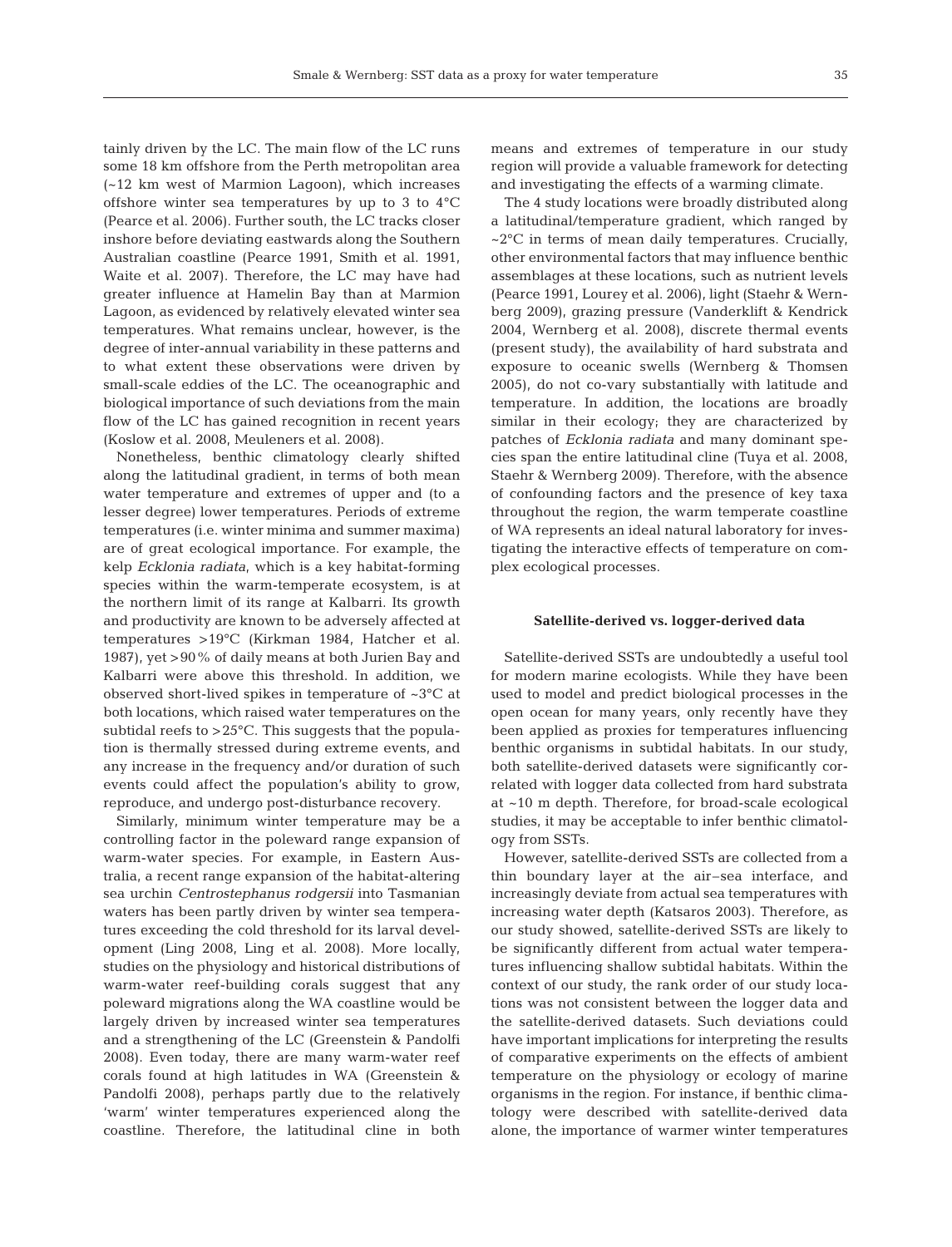at Hamelin Bay would be under-appreciated and a certain degree of explanatory power would be lost.

In addition, linking physiology with ecology within a changing climate will require accurate records of temperature minima and maxima, and of the duration of extreme events, which are likely to be at least as important as mean temperature values. Describing benthic climatology solely with satellite-derived SST data negates an understanding of small-scale variability in temperature across both time and space. As discussed above, we detected short-term fluctuations in water temperatures surrounding subtidal reefs that may have important ecological implications, but such fine-resolution information is only obtainable with *in situ* recorders, not with remote sensing technology.

To conclude, there is a current lack of experimental field studies on the effects of temperature and other climate change-related variables on the structure of marine communities (Harley et al. 2006). Extensive, relatively homogenous coastlines with clearly defined temperature gradients, such as in WA, provide excellent opportunities for *in situ* ecological manipulations that will improve our understandings of temperaturerelated processes. Our results highlight the usefulness of satellite-derived SSTs as proxies for water temperature in shallow benthic habitats, but also demonstrate the importance of the additional information gained from *in situ* temperature loggers particularly in relation to short-term peak events. We recommend that, rather than employing remote-sensing technology as a matter of course, benthic ecologists consider whether the accuracy of the information is actually appropriate for, and commensurable with, the ecological questions they ask.

*Acknowledgements*. We thank M. Steber from the Information Access Division of Landgate, WA, for providing data from, and information on, remote sensing sources. This study was funded by Australian Research Council Discovery grant DP555929 to T.W.

## LITERATURE CITED

- ▶ Babcock RC, Wills BL, Simpson CJ (1994) Mass spawning of corals on a high latitude coral reef. Coral Reefs 13:161–169
- ▶ Barton I, Pearce A (2006) Validation of GLI and other satellitederived sea surface temperatures using data from the Rottnest Island ferry, Western Australia. J Oceanogr 62: 303–310
- ▶ Broitman BR, Blanchette CA, Menge BA, Lubchenco J and others (2008) Spatial and temporal patterns of invertebrate Monogr 78:403–421
	- Byrne M, Ho M, Selvakumaraswamy P, Nguyen HD, Dworjanyn SA, Davis AR (2009) Temperature, but not pH, compromises sea urchin fertilization and early development under near-future climate change scenarios. Proc R Soc Lond B 276:1883–1888
- Cresswell GR, Golding TJ (1980) Observations of a southflowing current in the southeastern Indian Ocean. Deep-Sea Res II 27:449–466
- ► Donner SD, Skirving WJ, Little CM, Oppenheimer M, Hoegh-Guldberg O (2005) Global assessment of coral bleaching and required rates of adaptation under climate change. Glob Change Biol 11:2251–2265
- ► Greenstein BJ, Pandolfi JM (2008) Escaping the heat: range shifts of reef coral taxa in coastal Western Australia. Glob Change Biol 14:513–528
- ► Harley CDG, Hughes AR, Hultgren KM, Miner BG and others (2006) The impacts of climate change in coastal marine systems. Ecol Lett 9:228–241
- ► Hatcher BG, Kirkman H, Wood WF (1987) Growth of the kelp *Ecklonia radiata* near the northern limit of its range in Western Australia. Mar Biol 95:63–73
	- Katsaros KB (2003) Satellite versus *in situ* measurements at the air–sea interface. In: Potter TD, Colman BR (eds) Handbook of weather, climate and water. John Wiley & Sons, New York
- ► Kirkman H (1984) Standing stock and production of *Ecklonia radiata* (C.Ag.) J. Agardh. J Exp Mar Biol Ecol 76:119–130 Koslow JAS, Pesant S, Feng M, Pearce A and others (2008) The effect of the Leeuwin Current on phytoplankton
- biomass and production off Southwestern Australia. J Geophys Res 113:C07050 doi:10.1029/2007JC004102 ► Lemm AJ, Hegge BJ, Masselink G (1999) Offshore wave cli-
- mate, Perth (Western Australia), 1994–1996. Mar Freshw Res 50:95–102
- ► Ling SD (2008) Range expansion of a habitat-modifying species leads to loss of taxonomic diversity: a new and impoverished state. Oecologia 156:883–894
- ► Ling SD, Johnson CR, Frusher S, King CK (2008) Reproductive potential of a marine ecosystem engineer at the edge of a newly expanded range. Glob Change Biol 14:907–915
- ► Littaye A, Gannier A, Laran S, Wilson JPF (2004) The relationship between summer aggregation of fin whales and satellite-derived environmental conditions in the northwestern Mediterranean Sea. Remote Sens Environ 90:44–52
- ► Lourey MJ, Dunn JR, Waring J (2006) A mixed-layer nutrient climatology of Leeuwin Current and Western Australian shelf waters: seasonal nutrient dynamics and biomass. J Mar Syst 59:25–51
- Mauna AC, Franco BC, Baldoni A, Acha EM, Lasta ML, Irib-➤ arne OO (2008) Cross-front variations in adult abundance and recruitment of Patagonian scallop (*Zygochlamys patagonica)* at the SW Atlantic shelf break front. ICES J Mar Sci 65:1184–1190
- ▶ McQuaid CD, Branch GM (1984) Influence of sea temperature, substratum and wave exposure on rocky intertidal communities: an analysis of faunal and floral biomass. Mar Ecol Prog Ser 19:145–151
	- Meuleners MJ, Ivey GN, Pattiaratchi CB (2008) A numerical study of the eddying characteristics of the Leeuwin Current System. Deep-Sea Res II 55:261–276
- Muhling BA, Beckley LE, Gaughan DJ, Jones CM, ➤ Miskiewicz AG, Hesp SA (2008) Spawning, larval abundance and growth rate of *Sardinops sagax* off southwestern Australia: influence of an anamalous eastern boundary current. Mar Ecol Prog Ser 364:157–167
- recruitment along the west coast of the United States. Ecol  $\quad \blacktriangleright$  O'Connor MI, Bruno JF, Gaines SD, Halpern BS, Lester SE, Kinlan BP, Weiss JM (2007) Temperature control of larval dispersal and the implications for marine ecology, evolution, and conservation. Proc Natl Acad Sci USA 104: 1266–1271
	- Pattiaratchi CB, Buchan SJ (1991) Implications of long-term climate change for the Leeuwin current. J R Soc West Aust 74:133–140